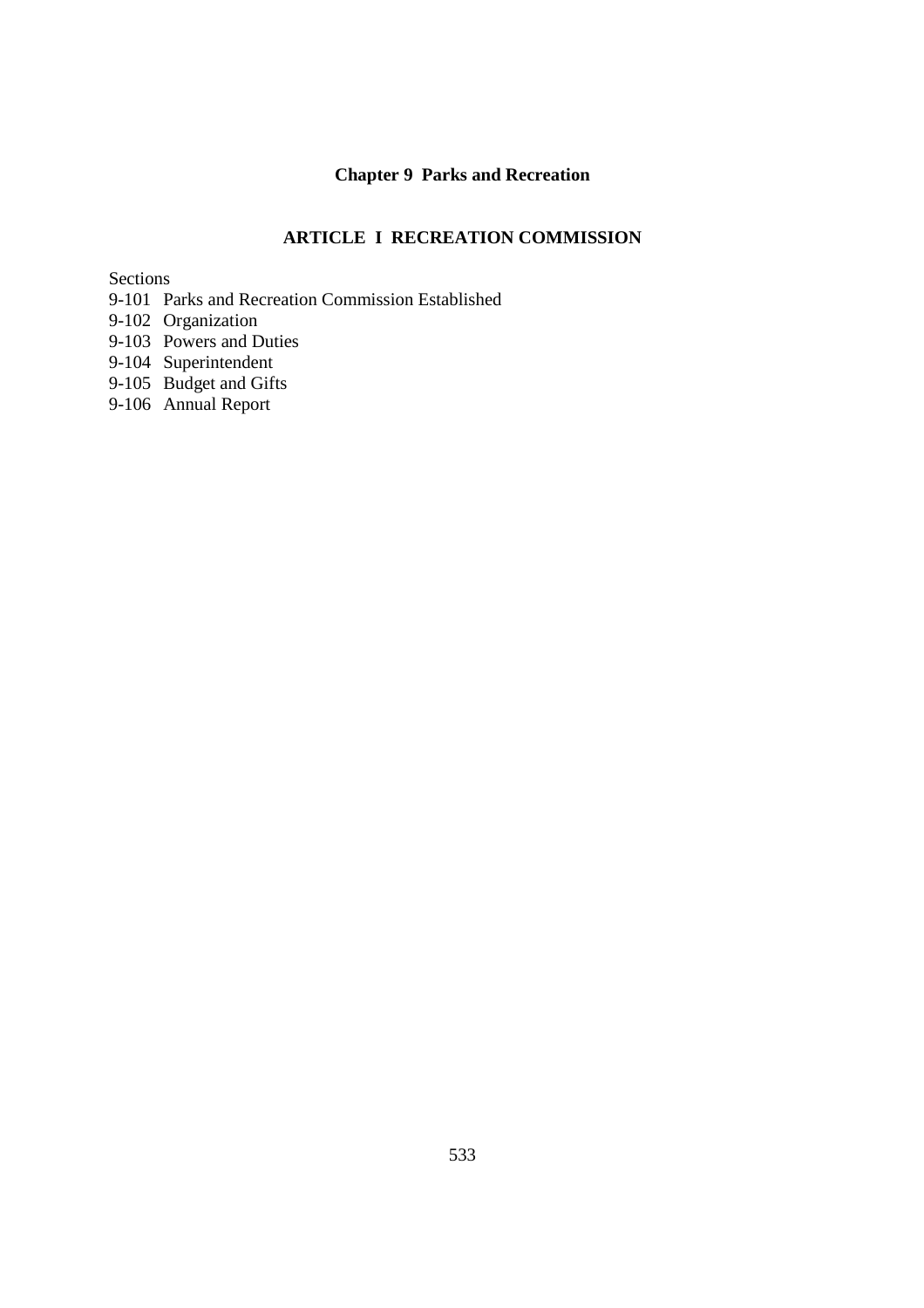## **Chapter 9**

## **Parks and Recreation**

### **ARTICLE I RECREATION COMMISSION**

#### **Sec. 9-101 Parks and Recreation Commission Established**

 There is hereby established a Parks and Recreation Commission. This Commission shall be appointed by the City Council and shall consist of five (5) persons. The City Manager and Parks and Recreation Director may serve as ex-officio members, without voting privileges.

 Members of the board shall serve for three years, or until their successors are appointed and qualified. Original members of the Commission shall be appointed for such terms that one or two members shall expire annually thereafter. Appointments shall be made during January of each year. Vacancies in the Commission occurring otherwise than by expiration of terms shall be filed by the City Council for the unexpired term. If the Council does not fill the vacancy within 60 days, the Recreation Commission may point someone to fill that position.

 The Commission shall be responsible to the City Council for performing any duties regarding recreation that may be delegated to it.

#### **Sec. 9-102 Organization**

 Immediately after their appointments, the Commission members shall meet and organize by electing one of their members chairman and such other officers as may be necessary. The Commission shall have the power to adopt By-Laws, subject to review and approval by the City Council.

#### **Sec. 9-103 Powers and Duties**

 The Parks and Recreation Commission shall provide, conduct and supervise public playgrounds, playfields, indoor recreation centers, parks and other recreational areas and facilities owned or controlled by the City. It shall have the power to conduct any form of recreation or cultural activities that will employ the leisure time of the people in a constructive and wholesome manner. It may conduct such activities on public properties under its jurisdiction, on other public properties with the consent of the authorities thereof, and on private property with the consent of the owners. The Commission shall work with the Manager and the City Council to ensure that adequate insurance coverage is available before undertaking a particular activity.

 The Parks and Recreation Commission shall have the maintenance responsibility for Teague Park, Hardison Playground, the park in front of the Caribou Fire Station, the lawns and landscaped areas in the downtown area, Monument Park, North Caribou Park, the Collins Pond Park area, and such other park and recreation areas that may be developed by the Commission or given to the Commission by the City Council.

## **Sec. 9-104 Superintendent**

 The Parks and Recreation Commission shall participate in the appointment of a Superintendent who is trained and properly qualified for the work, and such other personnel as the Commission deems proper, to carry out the functions of the Commission. Final decision concerning these appointments will rest with the City Manager in accordance with Section 2.19, Section 3.04, and Section 4.01 of the City Charter.